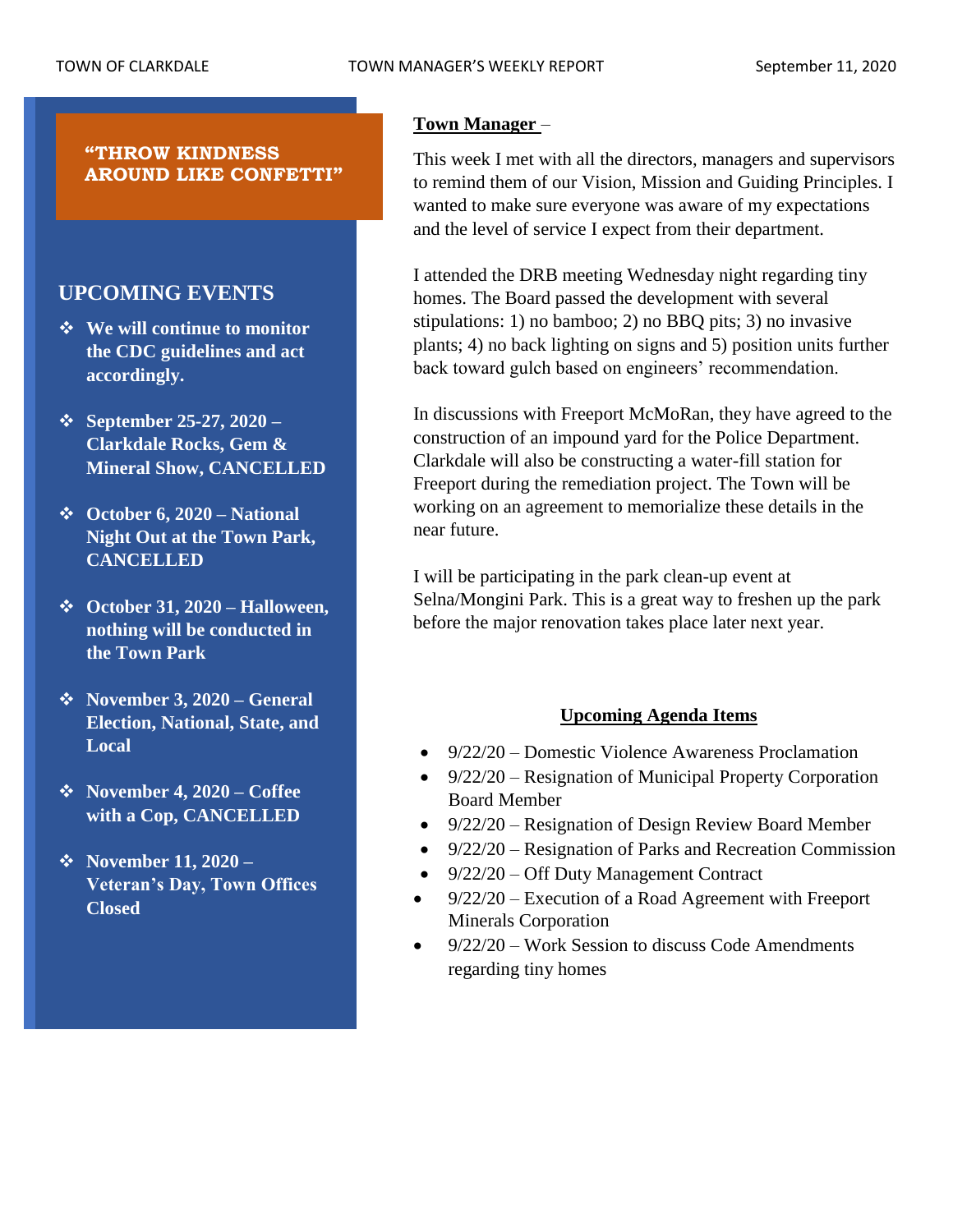TOWN OF CLARKDALE TOWN MANAGER'S WEEKLY REPORT September 11, 2020

# Yavapai County COVID-19 Update 9/18/2020 10:30:00 AM

| Confirmed Cases: 2451   | Arizona<br>Cases: 212942 Deaths: 5451 |        |                                                                                     |                     |       |                                    |                |        |
|-------------------------|---------------------------------------|--------|-------------------------------------------------------------------------------------|---------------------|-------|------------------------------------|----------------|--------|
| Yavapai Case Locations  |                                       |        | Yavapai Tests                                                                       |                     |       | Yavapai Case Details               |                |        |
|                         | Count                                 | Change | <b>Total Tested</b>                                                                 | 40009               |       | Age<br>Count                       |                | Change |
| Ash Fork                | 13                                    | n/c    | Negative                                                                            | 37558               | 93.9% | 0 to 12<br>111                     | $+2$           |        |
| <b>Bagdad</b>           | 16                                    | n/c    | Positive                                                                            | 2451                |       | 13 to 17 184                       | n/c            |        |
| <b>Black Canyon</b>     | 29                                    | $+1$   |                                                                                     |                     |       | 18 to 24 303                       | $+3$           |        |
| City                    |                                       |        | New Tests Reported**                                                                |                     | 310   | 25 to 34 340                       | n/c            |        |
| <b>Camp Verde</b>       | 155                                   | n/c    | New Cases ADHS**                                                                    |                     | 15    | 35 to 44 264                       | $+3$           |        |
| Chino Valley*           | 135                                   | n/c    | <b>New Cases YCCHS</b>                                                              |                     | 14    | 45 to 54 284                       | $+1$           |        |
| Clarkdale               | 65                                    | n/c    | Positivity Rate (PCR & Serology)**                                                  |                     | 5.0%  | 55 to 64 374                       | $+3$           |        |
| Congress                | 13                                    | n/c    | **ADHS#s                                                                            |                     |       | 65 to 74 325                       | $+3$           |        |
| Cornville               | 32                                    | $-1$   |                                                                                     |                     |       | 75 to 84 156                       | n/c            |        |
| Cottonwood              | 278                                   | $+1$   |                                                                                     |                     |       | $85+$<br>106                       | $-1$           |        |
| Dewey*                  | 106                                   | n/c    | Two Week Positivity Rate                                                            |                     | 6%    | Unknown4                           | n/c            |        |
| Humboldt                | 9                                     | n/c    | *8/31/2020-9/14/2020                                                                |                     |       |                                    |                |        |
| Mayer*                  | 56                                    | $+1$   |                                                                                     |                     |       | 1051<br>Male                       | 43%            |        |
| Paulden                 | 77                                    | n/c    |                                                                                     |                     |       | 1400<br>Female                     | 57%            |        |
| Prescott*               | 546                                   | $+3$   |                                                                                     |                     |       |                                    |                |        |
| Prescott Valley* 545    |                                       | $+4$   |                                                                                     |                     |       |                                    |                |        |
| Rimrock                 | 51                                    | n/c    | Yavapai Hospitalizations                                                            |                     |       | Yavapai Mortality                  |                |        |
| Sedona                  | 107                                   | $+2$   |                                                                                     |                     |       | Case fatality rate                 |                | 3.5%   |
| Seligman                | 5                                     | n/c    |                                                                                     |                     |       | *inclusive of 7 unconfirmed deaths |                |        |
| Village of Oak          | 35                                    | $-1$   | YRMC 6                                                                              | 1 PUI (West Campus) |       | Females                            | 33             | 36%    |
| Creek                   |                                       |        | 1                                                                                   | 1 PUI (East Campus) |       | Males                              | 54             | 64%    |
| Yarnell                 | $\mathcal{I}$                         | n/c    | VVMC 1<br>1 PUI                                                                     |                     |       |                                    |                |        |
| Other Quad              | 10                                    | $-1$   | 0 PUI<br>VA<br>0                                                                    |                     |       | Cottonwood                         | 17             | 20%    |
| <b>Cities</b>           |                                       |        | * A PUI is an in-patient who has been<br>admitted for care that has been tested for |                     |       | Prescott                           | 38             | 44%    |
| <b>Other Verde</b>      | $\mathbf{1}$                          | n/c    | COVID-19 with results still pending.                                                |                     |       | <b>Prescott Valley</b>             | 6              | 7%     |
| <b>Valley</b>           |                                       |        | * These numbers are only COVID-19<br>related hospitalizations.                      |                     |       | Other Quad Cities 15 17%           |                |        |
| Unknown                 | 36                                    | $+3$   |                                                                                     |                     |       | Other Verde                        |                | 11 13% |
| *Mingus Mtn Academy 123 |                                       |        |                                                                                     |                     |       | 0 to 54                            | 2 <sup>1</sup> | $2\%$  |
|                         |                                       |        |                                                                                     |                     |       | 55 to 64                           | 12             | 14%    |
|                         |                                       |        |                                                                                     |                     |       | 65 to 74                           | 21             | 24%    |
|                         |                                       |        |                                                                                     |                     |       | 75 to 84                           | 24             | 28%    |
|                         |                                       |        |                                                                                     |                     |       | 85 and older                       | 28             | 32%    |

**Testing Sites in [Yavapai](https://www.yavapai.us/Portals/39/COVID-19/TestingSitesinYavapaiCounty.pdf) County** 

[Emergency](http://www.yavapai.us/Portals/39/PPE%20Donations.pdf) Operations Center Personal Protection Equipment (PPE) Donations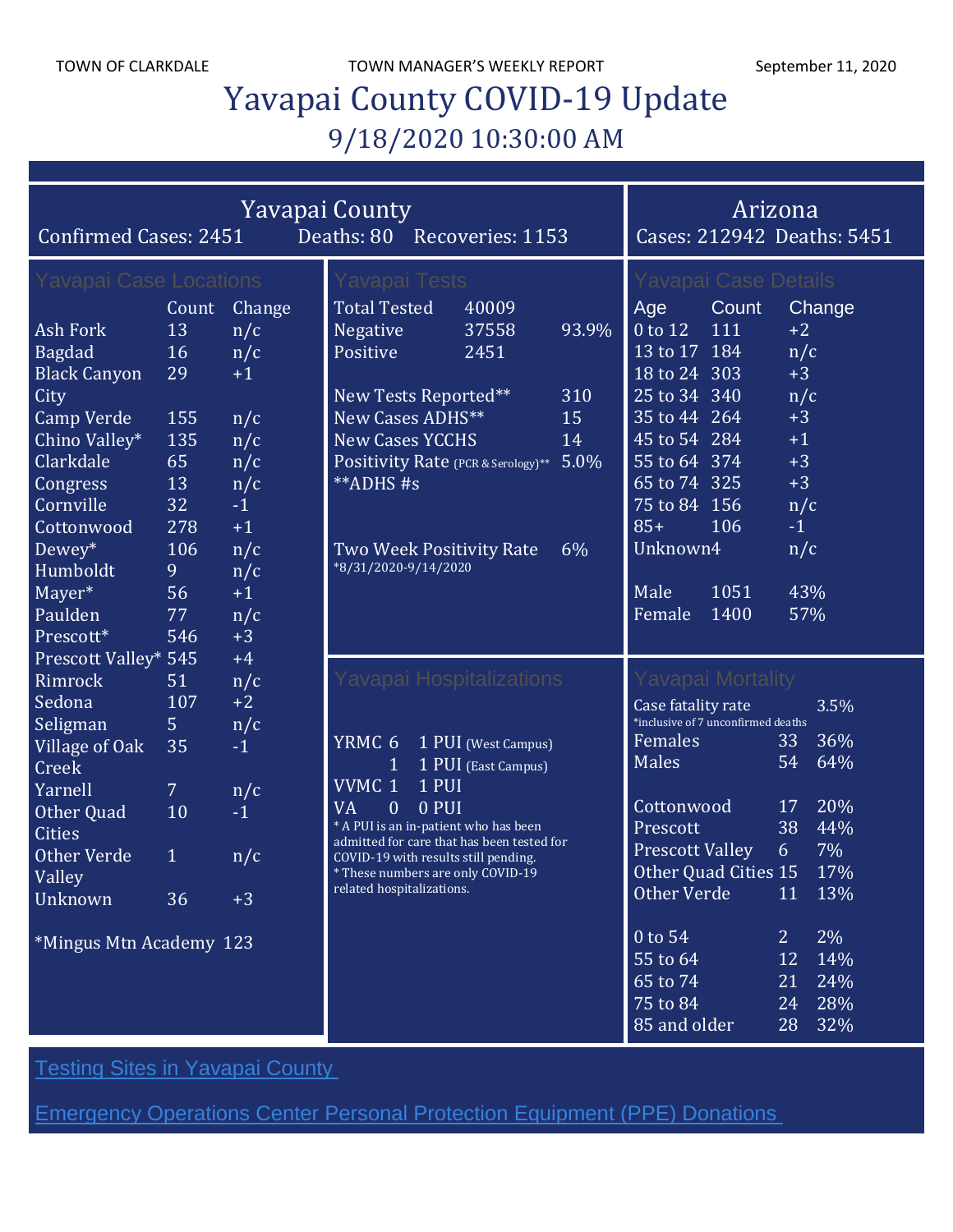# *PARKS & RECREATION DEPARTMENT UPDATES*

Parks and Recreation Event, Program and Activity Reports –

• Halloween decorations have been ordered! In an effort to minimize the time Public Works needs to assist, staff will be organizing volunteers to help with the decorating of Town Park on September 29th and 30th so we can have lights on October 1st. As a reminder, \$2,500 was donated by Jen Griffin from State Farm and an additional \$100 from CK's Need a Lift. Also, Alcora Marble will sponsor the Virtual Halloween Costume Contest (\$300). We are still looking for a \$300 sponsor for the Best Decorated Halloween House Contest. Here is a sneak peak:



• As part of the new "I Love My Parks and Trails" volunteer program, the first PARK IMPROVEMENT DAY takes place beginning at 7 am this Saturday 9/19 at Selna Mongini Park. 16 volunteers, staggered over several hours, will join staff at the park to give it a little facelift. Tools, paint and other supplies donated by Home Depot were delivered this week. Home Depot has really stepped up to help us obtain the items needed to complete the task at hand and staff is very grateful for this partnership.

# Facility Rental Update –

• Yavapai County School Superintendent's office contacted staff for a facility for Tim Carter to conduct a community question and answer forum regarding the School Consolidation initiative that will be on the November ballot. Mr. Carter will be using the auditorium for this community forum so that social distancing will be possible. They will make sure that masks are worn and that no more than 50 people will be in the building at one time. Two dates have been set for the forum, Sept. 29 @ 10 am and Oct. 2 @ 3pm. Additional forums will take place in Cottonwood and at Yavapai College.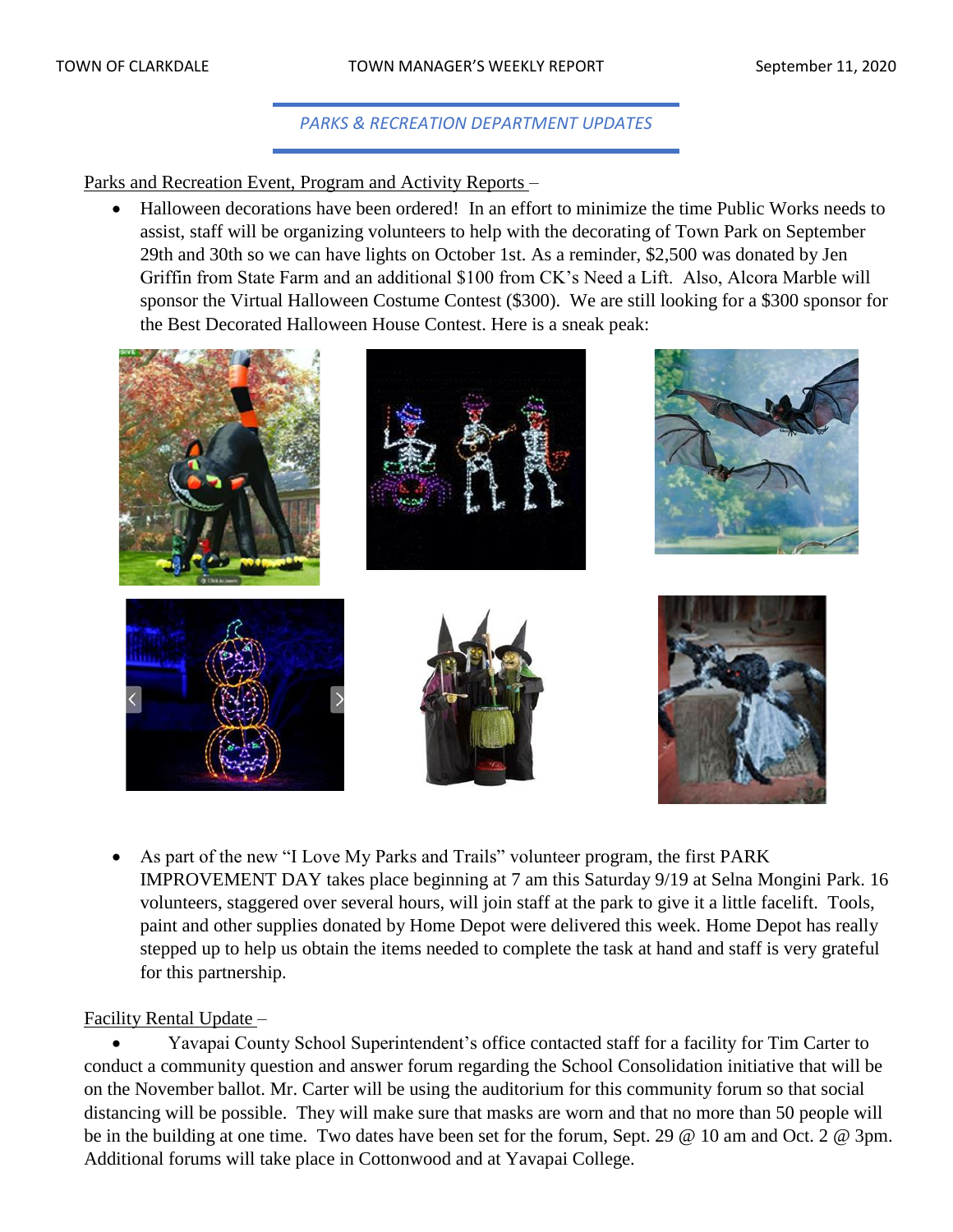#### TOWN OF CLARKDALE TOWN MANAGER'S WEEKLY REPORT September 11, 2020

MIC turned in their facility rental application for their December art show (11/30-12/14). They have dramatically changed up the event to meet the current orders of no more than 50 in attendance and will run the event for two weeks to assist with these measures.

Verde River @ Clarkdale –

• Mayor Von Gausig had reached out to Arizona State Parks and Trails to inquire about installing a lockable gate at Tuzi RAP and to institute a voluntary parking fee like the one at TAPCO RAP. These two changes would allow the Town to manage the park much more effectively. There has been lot of late-night vandalism and misuse due to accessibility. In addition, costs of operating TuziRAP have increased substantially since the increased used brought on by COVID-19.

# Social Media –

9/11 New Webinar Series for 6 & 7 licensed bar owners post (shared from Yavapai College) 9/11 Air quality alert (shared from Yavapai County Community Health Services) 9/16 Census post 9/16 Geocaching in Clarkdale post Post engagements:1,160 Reach: 5,894 New followers: 14

# *COMMUNITY DEVELOPMENT DEPARTMENT UPDATES*

- Design Review Board This meeting will take place on September 16, 2020 via Zoom. The Tiny Home development is scheduled for this meeting. The developer for the Tiny Homes Community proposed at 361 Lincoln has released results of a report on the impact of Tiny Homes on area property values. 12 homes were studied in proximity to three different Tiny Home developments in three states. A regular DRB meeting will be held October  $7<sup>th</sup>$  and will include Bent River Duplexes and the Mountain Gate Tract S Park. This park concept has more community support this time around.
- Planning Commission There will be no meeting till October.
- General Plan Commission There will be no meeting till October.
- Code Enforcement No new complaints received this week.

# **Weekly Cash Report**

| <b>ITEM</b>              | <b>DETAILS</b>                                  | <b>FEE</b> |
|--------------------------|-------------------------------------------------|------------|
|                          | 01190 - CGM DEVELOPMENT GROUP LLC               | \$30.00    |
| <b>BUSINESS LICENSES</b> | 01191 - POSADA VERDE LLC                        | \$30.00    |
|                          | 01192 - TAURUS SUN LLC                          | \$30.00    |
|                          | 092752 - NEW CONSTRUCTION / 1940 SABLE RIDGE RD | \$2,217.60 |
|                          | 092761 - SOLAR / 1499 HOGANS HILL               | \$50.00    |
| <b>BUILDING PERMITS</b>  | 092763 - SOLAR / HAYNES DR                      | \$50.00    |
|                          | 092746 - ELECTRICAL / 910 FIRST SOUTH ST        | \$60.00    |
|                          | 092769 - FENCE / 1307 FIRST NORTH ST.           | \$25.00    |
|                          |                                                 | \$2,492.60 |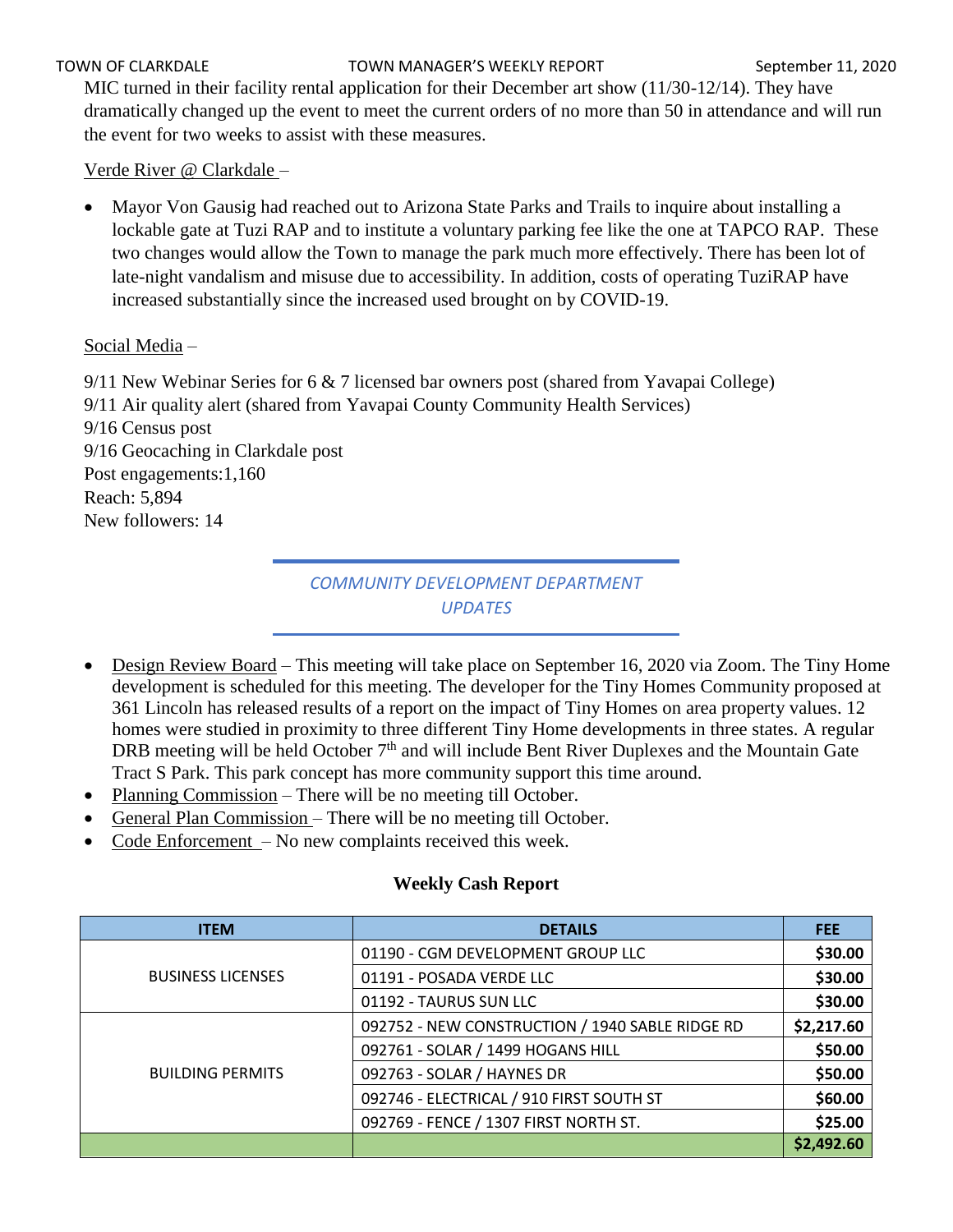### *POLICE DEPARTMENT UPDATES*

# **Major incidents reported to the department for the week of 9/9/20 through 9/15/20:**

- 9/9/20 Officer Godina investigated a suicide in Mountain Gate. He was assisted by Chief Taylor, Sgt. Smith, Det. Johnston, Officer Guth and Officer Deming.
- 9/14/20 Officer Godina assisted EMS with a disabled resident of Upper Clarkdale. He is working with Adult Protective Services to get the man more in-home assistance.
- 9/15/20 Officer Godina handled a disorderly call in the Rincon neighborhood. The parties were separated and warned to stay apart. Sgt. Candelaria and Lead Officer Brundridge assisted.
- 9/15/20 Sgt. Candelaria was called out at 3:30 a.m. for a suspicious call at the pioneer cemetery on Minerich Road. A driver had her car stuck in a rut. Sgt. Candelaria helped the driver get her car out.

| <b>Total Calls</b>                           | 41 |
|----------------------------------------------|----|
| <b>Calls Criminal in Nature</b>              |    |
| <b>Traffic Stops</b>                         | 10 |
| Citations                                    | 5  |
| Warnings                                     | 5  |
| $Citations - non-traffic$                    |    |
| <b>Requests for Citizen Assistance</b>       |    |
| <b>Animal Problems</b>                       | 2  |
| Requests by Other Agencies<br>for Assistance | 2  |
| Responses to Calls at the RAPs               |    |
| <b>Domestic Violence Calls</b>               |    |

#### Calls at the RAPS

Thank you to the Public Works Department for installing several new signs at TAPCO RAP this week. A need for better informational and traffic signage was identified earlier this year during the COVID-19 lockdown while the RAPs experienced record numbers of river-goers. The signs will help Verde River Ambassadors enforce no-parking areas and provide clearer guidance to visitors.

#### Agency Assist Calls

• 9/13/20 - Sgt. Candelaria assisted DPS with a hit-and-run that occurred on Mingus Mountain. He located the suspect at Number 1 Foods and held them until DPS's arrival.

#### Notable Events

- 9/14/20 First day of in-person school! This week, all available officers have been performing traffic control during the morning drop off and afternoon pick up, and escorting students to their classroom.
- Sgt. Smith and Lead Officer Brundridge will attend the funeral of Commander Jody Makuch of Cottonwood PD on Friday 9/18. Clarkdale PD will cover Cottonwood calls on Friday afternoon from noon to 5:00 p.m.